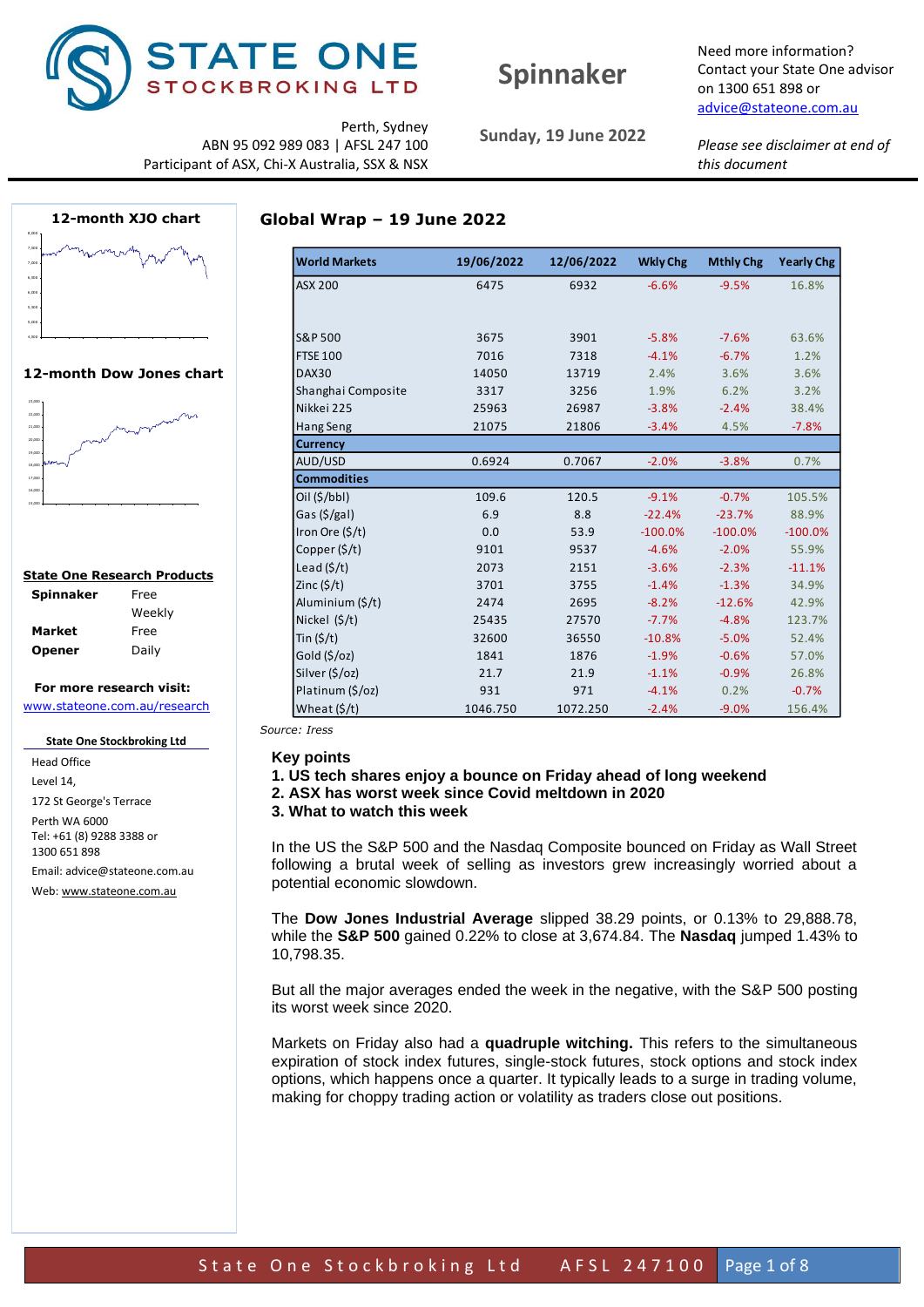

Beaten-up **tech shares** staged a rally on Friday after investors have been heavily selling off the growth sector as rates rise. Shares of **Amazon** jumped 2.5%. **Apple**, **Nvidia**, **Tesla** and **Netflix** added more than 1%.

**Travel stocks** such as **Carnival** and **Norwegian Cruise Line** also rebounded, jumping roughly 10% each. **Airbnb** and **airline stocks** also finished the session higher.

The Dow was dragged down by shares of **Chevron**, **Walmart** and **Goldman Sachs**. **American Express** gained nearly 4.9% and **Boeing** added about 2.6%, cutting back some of those losses.

**Consumer discretionary**, **communication services** and **information technology** jumped about 1% on Friday but posted losses for the week. **Energy** continued its retreat, falling 5.5%.

Several key pieces of US economic data fell short of forecasts this week, ranging from **May retail sales** to **housing starts**. Additionally, the **Federal Reserve raised its benchmark interest rate** by the most since 1994.

Comments from Fed Chair Jerome Powell on Friday echoed the central bank's commitment to tamping down inflation after hiking rates by 75 basis points earlier this week.

For the week the S&P 500 closed down 5.8%, the Dow closed down 4.8% for the week and the Nasdaq Composite also slipped 4.8%.

Beyond concerns about tighter monetary conditions, other factors such as the disruptions caused by China's zero-Covid policy and the ongoing Russia-Ukraine war have also further contributed to an uncertain economic outlook.

Many traders are now welcoming the holiday on Monday as a circuit breaker.

In Asia the **Nikkei 225** in Japan fell 1.77% to close to 25,963 as shares of conglomerate **SoftBank Group** plunged 4.24% while the Topix index shed 1.71% to 1,835.90.

In Hong Kong, the **Hang Seng** index recovered from earlier losses to rise 1.15%, as of its final hour of trading.

Mainland China stocks closed higher, with the **Shanghai Composite** up 0.96% to 3,316.79 while the **Shenzhen Component** gained 1.483% to 12,331.14.

Mainland China stocks closed higher, with the **Shanghai Composite** up 0.96% to 3,316.79 while the **Shenzhen Component** gained 1.483% to 12,331.14.

The pan-European **Stoxx 600** provisionally ended 0.1% higher, with tech stocks up 1.4% to lead gains as most sectors traded in positive territory. **Oil and gas** stocks tumbled over 4%.

In terms of individual share price movement, **ABN Amro** surged more than 5.6% after Bloomberg reported that France's **BNP Paribas** is interested in acquiring the Dutch bank.

Meanwhile **European Central Bank (ECB)** policymaker Klaas Knot said on Friday that several 50 basis point interest rate hikes could be on the table if inflation worsens in the euro zone. His comments came as data on Friday confirmed euro zone inflation at a record high of 8.1% year-onyear in May.

**Australian shares** suffered their worst week since the pandemic-induced meltdown in 2020, tracking Wall Street on fears that aggressive policy tightening will induce a recession.

The **S&P/ASX 200** index fell 1.8% to 6474.8 points on Friday, its lowest in 18 months. It has dropped 6.6% for the week, the biggest such tumble since March 2020 and follows a steep 4.2% slide last week. The All Ordinaries lost 1.8% to 6663.3 points, with the mood already somber after Wall Street tumbled on **Thursdav** 

Out of the index's 11 sectors, **consumer staples** was the only category in the black with a gain of 0.6%. **Materials** was the hardest-hit, dropping 2.8%, followed by tech stocks, off 2.4%.

All four **major banks** slipped with **CBA**, **Westpac** and **ANZ** touching their lowest in one year in another horrendous week for financial stocks. CBA dropped 3.6% to \$87.26, ANZ fell 1.6% to \$21.17 and Westpac shed 0.7% to \$19.19. NAB tumbled 1.7% to \$25.92.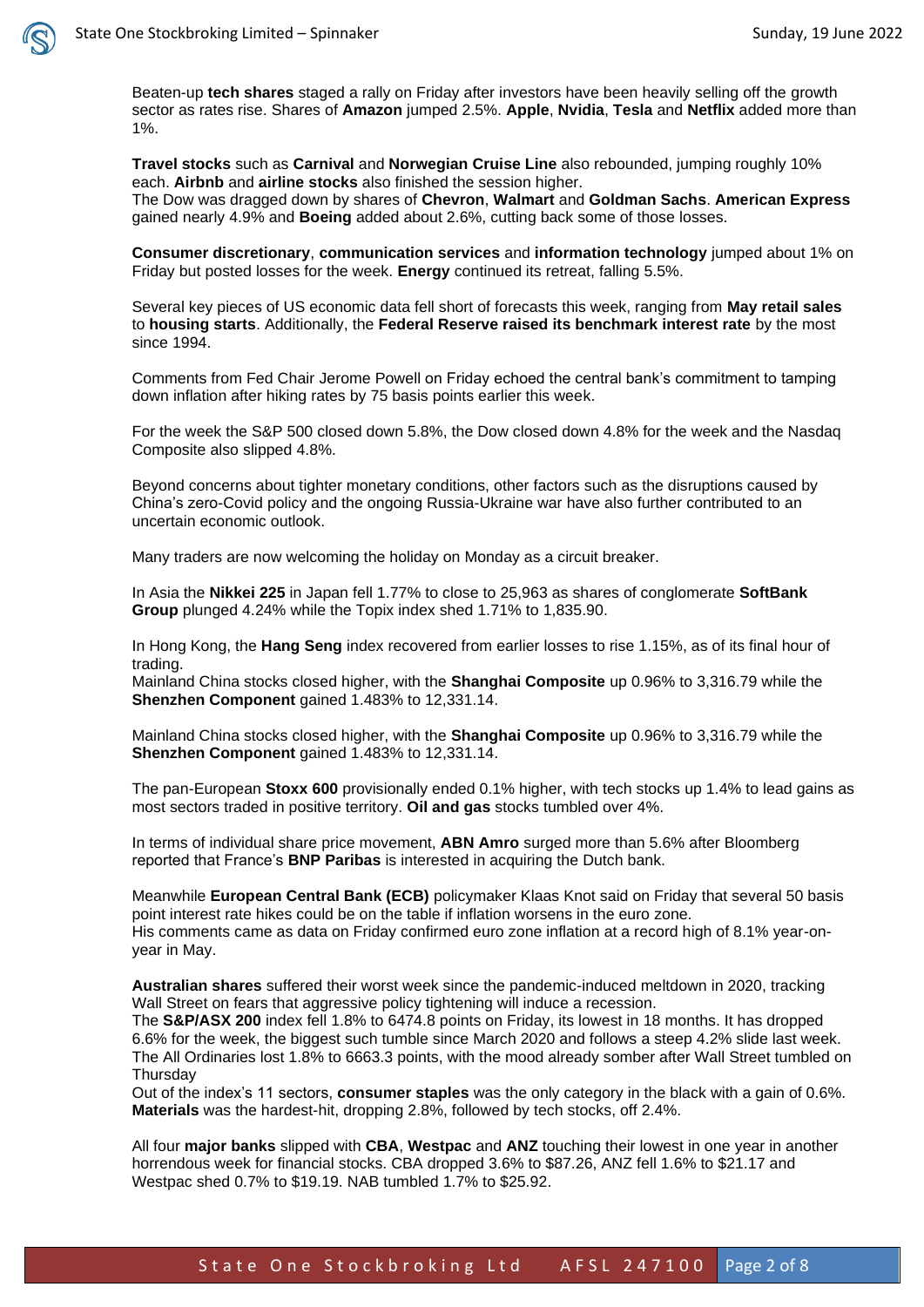**Macquarie Group** retreated 3% to \$159.7 but **Magellan** bounced 1.8% to \$12.48.

Bank shares have been slammed on worries the Reserve Bank of Australia's more aggressive tightening would lead to a spike in bad debts, higher funding costs and tougher times ahead in the mortgage market. **Humm** shares plunged 21.7% to 45¢ after **Latitude Financial** canned its merger plans with Humm Group. Humm director Andrew Abercrombie instructed shareholders to wait for a better offer. **Falling oil prices** weighed on **energy stocks** on demand concerns after central banks in the US and

Europe raised interest rates this week, some by amounts that shocked markets. **Santos** dropped 2.9% to \$7.79, **Woodside** shed 0.9% to \$31.92 and **Beach Energy** declined 1.2% to \$1,69.

It was also a tough session for **mining giants** due to falling iron ore prices after Chinese steel mills reduced output amid weak profits and lower demand.

Not helping was China's plans to consolidate the country's iron ore imports through a new centrally controlled group by the end of this year, as Xi Jinping's administration seeks to increase Beijing's pricing power over the industry.

**Rio Tinto** skidded 4.2% to \$107.01 and **BHP Group** shed 3.4% to \$42.52. **Fortescue Metals** retreated 5.2% to \$18.6 as [Fortescue CEO Andrew Forrest assured investors](https://www.afr.com/policy/economy/andrew-forrest-says-no-recession-but-expects-years-of-choppy-markets-20220617-p5augz) that its low cost base and green energy plans left it well-placed to weather the storm of rising borrowing costs, soaring inflation and slower growth.

**But gold** miners were among the rare stocks that enjoyed gains. **Evolution Mining** rocketed 5.4% to \$3.69. St Barbara jumped 6.1% to \$1.21, and Northern Star Resources lifted 5.1% to \$8.6. Infant formula and dairy company **Bubs Australia** shot up 9.1% after materially upgrading its fiscal revenue and earnings expectations amid strong demand in China and chronic shortages of formula supplies in the US.

This coming week, US markets will be closed on Monday for **'Juneteenth'**, which honours the end of slavery in the US.

On Tuesday the **Reserve Bank of Australia (RBA)** will release its minutes from this month's meeting when it raised the cash rate by 0.5%. RBA Governor Philip Lowe will also deliver a speech. **UK inflation** data comes out on Wednesday, when US Federal Reserve Chair Jerome Powell will testify before Congress, giving an overview of the economy and monetary policy.

On Thursday European Union leaders will meet and **US jobless figures** will be released.

*Sources: CNBC, AFR, FXStreet*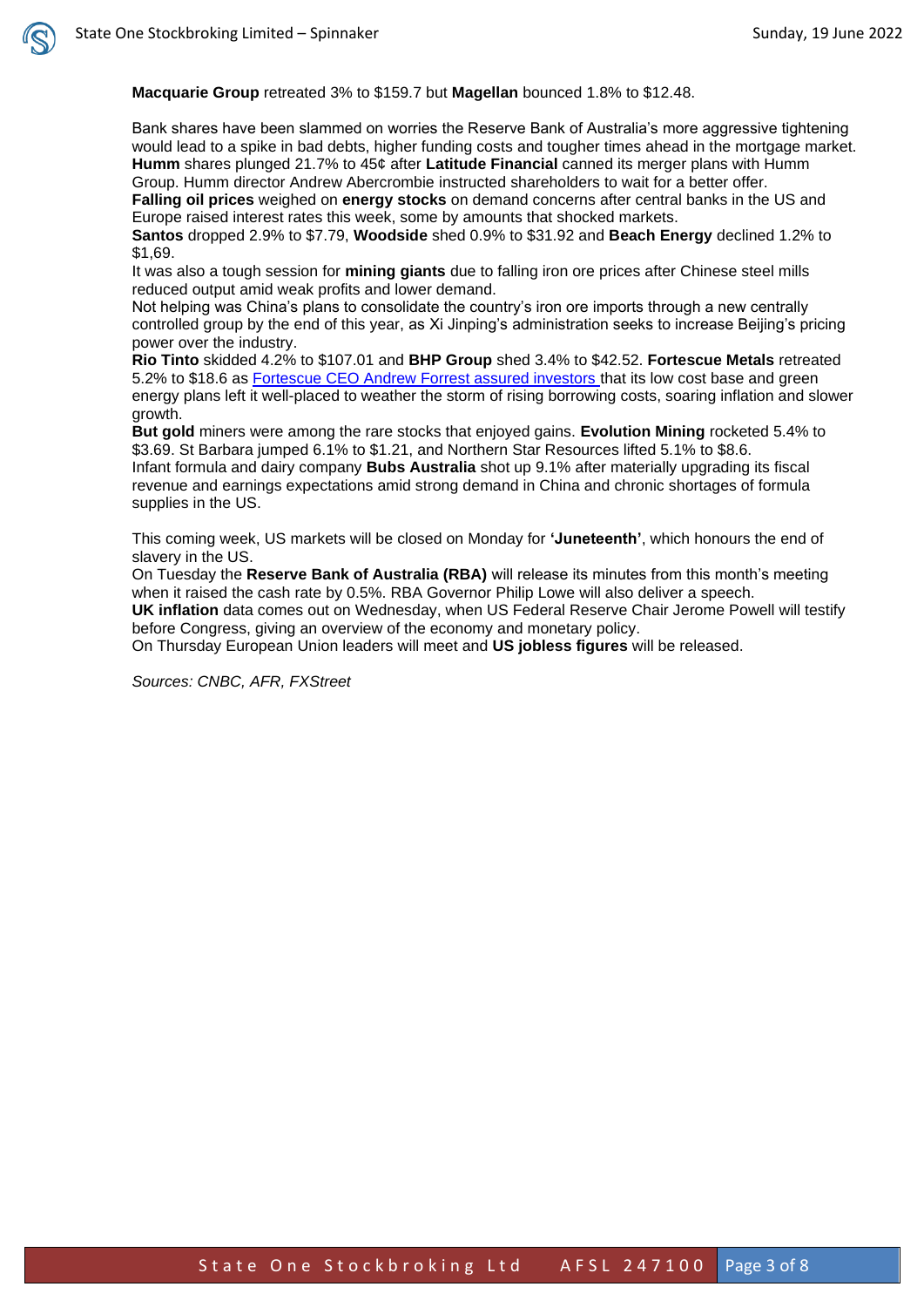# **Economic Calendar 20/06/2022 – 24/06/2022**

| Tuesday June 21 2022   |                   |                                             | Actual | Previous        | Consensus | Forecast |        |   |
|------------------------|-------------------|---------------------------------------------|--------|-----------------|-----------|----------|--------|---|
| 09:30 AM               | 图 AU              | <b>RBA Meeting Minutes</b>                  |        |                 |           |          |        |   |
| 10:00 PM               | ■US               | <b>Existing Home Sales MAY</b>              |        | 5.61M           | 5.39M     | 5.3M     | L.     | А |
| Wednesday June 22 2022 |                   |                                             | Actual | <b>Previous</b> | Consensus | Forecast |        |   |
| 02:00 PM               | <b>HA GB</b>      | Inflation Rate YoY MAY                      |        | 9%              | 9.1%      | 9.2%     | المدد  | А |
| 08:30 PM               | <b>IMICA</b>      | Inflation Rate YoY MAY                      |        | 6.8%            | 7.5%      | 7%       | . . II | А |
| 09:30 PM               | ■US               | Fed Chair Powell Testimony                  |        |                 |           |          |        |   |
| Thursday June 23 2022  |                   |                                             | Actual | <b>Previous</b> | Consensus | Forecast |        |   |
| 03:30 PM               | $\blacksquare$ DE | S&P Global Manufacturing PMI Flash JUN      |        | 54.8            | 54        | 53.7     | lo     | А |
| 04:30 PM               | 器 GB              | S&P Global/CIPS Manufacturing PMI Flash JUN |        | 54.6            | 53.8      | 54.2     | L.     | ▁ |
| 10:00 PM               | ■US               | <b>Fed Chair Powell Testimony</b>           |        |                 |           |          |        |   |
| Friday June 24 2022    |                   |                                             | Actual | <b>Previous</b> | Consensus | Forecast |        |   |
| 07:01 AM               | <b>SHE</b> GB     | Gfk Consumer Confidence JUN                 |        | $-40$           | $-41$     | $-42$    | TH.    | А |
| 07:30 AM               | $\bullet$ JP      | Inflation Rate YoY MAY                      |        | 2.5%            |           | 2.3%     | an L   | А |
| 02:00 PM               | <b>HE</b> GB      | Retail Sales MoM MAY                        |        | 1.4%            | $-0.9%$   | $-0.3%$  | L,     | Δ |
| 04:00 PM               | $\blacksquare$ DE | Ifo Business Climate JUN                    |        | 93              | 92.9      | 92.5     | L.,    | △ |
| 10:00 PM               | ■US               | New Home Sales MAY                          |        | 0.591M          | 0.585M    | 0.585M   | II.    | △ |

# **Economic Calendar 27/06/2022 – 1/07/2022**

| Monday June 27 2022    |                   |                                     | Actual | Previous        | Consensus | Forecast         |        |          |
|------------------------|-------------------|-------------------------------------|--------|-----------------|-----------|------------------|--------|----------|
| 08:30 PM               | <b>SEE</b> US     | Durable Goods Orders MoM MAY        |        | 0.4%            |           | 0.3%             | سيمرية | А        |
| Tuesday June 28 2022   |                   |                                     | Actual | <b>Previous</b> | Consensus | Forecast         |        |          |
| 02:00 PM               | $\blacksquare$ DE | <b>GfK Consumer Confidence JUL</b>  |        | $-26$           |           |                  | ш      | А        |
| Wednesday June 29 2022 |                   |                                     | Actual | <b>Previous</b> | Consensus | Forecast         |        |          |
| 01:00 PM               | $\bullet$ JP      | Consumer Confidence JUN             |        | 34.1            |           | 33               | ll an  | $\Delta$ |
| 08:00 PM               | $\blacksquare$ DE | Inflation Rate YoY Prel JUN         |        | 7.9%            |           | 7.5%             | . TI   | △        |
| Thursday June 30 2022  |                   |                                     | Actual | <b>Previous</b> | Consensus | Forecast         |        |          |
| 09:30 AM               | <b>PECN</b>       | NBS Manufacturing PMI JUN           |        | 49.6            |           | 51.2             | l Tur  | А        |
| 02:45 PM               | <b>II</b> FR      | Inflation Rate YoY Prel JUN         |        | 5.2%            |           |                  | n H    | А        |
| 04:00 PM               | II IT             | Unemployment Rate MAY               |        | 8.4%            |           | 8.5%             | II     | Δ        |
| 05:00 PM               | <b>DIEA</b>       | Unemployment Rate MAY               |        | 6.8%            |           |                  | L.,    | А        |
| 08:30 PM               | ■US               | Personal Income MoM MAY             |        | 0.4%            |           | 0.3%             | . In   | А        |
| 08:30 PM               | <b>SEE</b> US     | Personal Spending MoM MAY           |        | 0.9%            |           | $-0.1%$          | L.     | Δ        |
| Friday July 01 2022    |                   |                                     | Actual | Previous        | Consensus | Forecast         |        |          |
| 07:50 AM               | $\bullet$ JP      | Tankan Large Manufacturers Index Q2 |        | 14              | 13        | 10 <sup>10</sup> | JH.    | А        |
| 09:45 AM               | <b>P</b> CN       | Caixin Manufacturing PMI JUN        |        | 48.1            |           | 50.5             | lle an | $\Delta$ |
| 05:00 PM               | <b>DIEA</b>       | Inflation Rate YoY Flash JUN        |        | 8.1%            |           | 7.3%             | . IT L | А        |
| 05:00 PM               | I I IT            | Inflation Rate YoY Prel JUN         |        | 6.8%            |           |                  | n Ji   | А        |
| 10:00 PM               | ■ US              | <b>ISM Manufacturing PMI JUN</b>    |        | 56.1            |           | 55               | h.     | △        |
|                        |                   |                                     |        |                 |           |                  |        |          |

*Source[: www.tradingeconomics.com](http://www.tradingeconomics.com/)*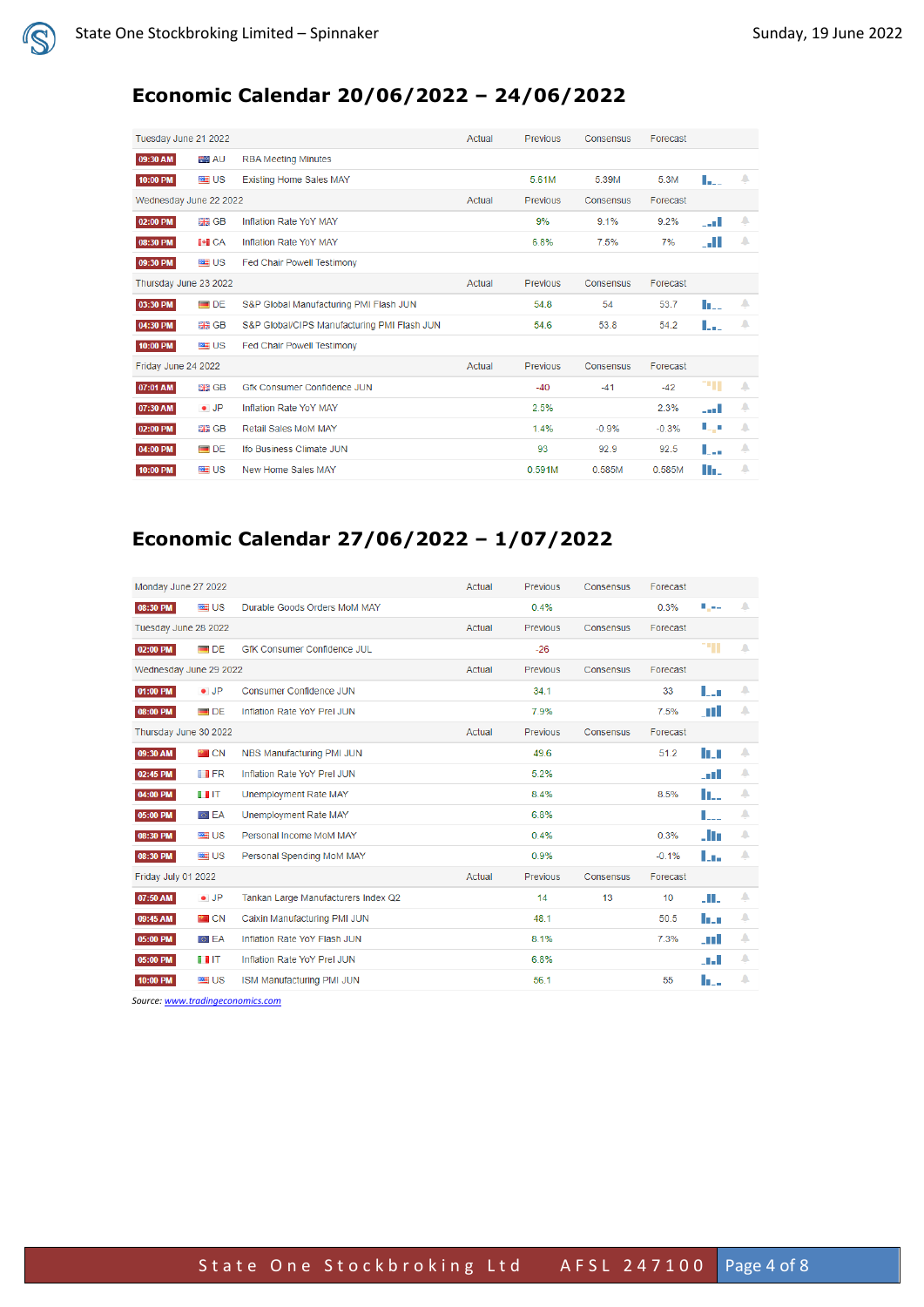# **All Ords Top 10 Week Ending 17 June 2022**

| 10 Best Performing Stocks Weekly (%) |                             |               |                 | 10 Worst Performing Stocks Weekly (%) |         |  |  |
|--------------------------------------|-----------------------------|---------------|-----------------|---------------------------------------|---------|--|--|
| <b>PNV</b>                           | Polynovo Limited            | 15.6          | <b>GUD</b>      | G.U.D. Holdings                       | $-27.1$ |  |  |
| <b>EML</b>                           | <b>EML Payments Ltd</b>     | 9.0           | SQ <sub>2</sub> | <b>Block</b>                          | $-26.1$ |  |  |
| <b>RMS</b>                           | Ramelius Resources          | 6.2           | <b>HUB</b>      | HUB24 Ltd                             | $-20.1$ |  |  |
| <b>NCM</b>                           | <b>Newcrest Mining</b>      | 5.8           | <b>NVX</b>      | Novonix Limited                       | $-19.6$ |  |  |
| <b>EVN</b>                           | <b>Evolution Mining Ltd</b> | 5.4           | <b>LNK</b>      | Link Admin Hldg                       | $-19.4$ |  |  |
| <b>SBM</b>                           | St Barbara Limited          | 5.2           | <b>CIA</b>      | Champion Iron Ltd                     | $-18.3$ |  |  |
| <b>SLR</b>                           | Silver Lake Resource        | $4.5^{\circ}$ | <b>CHN</b>      | Chalice Mining Ltd                    | $-16.8$ |  |  |
| <b>CAR</b>                           | Carsales.Com Ltd.           | 4.2           | <b>SGM</b>      | Sims Limited                          | $-16.0$ |  |  |
| <b>RRL</b>                           | <b>Regis Resources</b>      | 3.6           | MP1             | Megaport Limited                      | $-15.7$ |  |  |
| <b>EDV</b>                           | Endeavour                   | 3.5           | <b>JHX</b>      | James Hardie Indust                   | $-15.6$ |  |  |

*Source: IRESS*

# **S & P Indices Week Ending 17 June 2022**

| <b>S&amp;P Indices</b>              | 19/06/2022 | 12/06/2022 | <b>Wkly Chg</b> | <b>Mthly Chg</b> | <b>Yearly Chg</b> |
|-------------------------------------|------------|------------|-----------------|------------------|-------------------|
| S&P 200 Energy                      | 10115      | 11019      | $-8.2%$         | 1.5%             | 13.7%             |
| <b>S&amp;P 200 Materials</b>        | 16443      | 17810      | $-7.7%$         | $-6.1%$          | 66.1%             |
| S&P 200 Industrials                 | 6085       | 6481       | $-6.1%$         | $-6.7%$          | 19.2%             |
| IS&P 200 Consumer Disc.             | 2578       | 2747       | $-6.2%$         | $-9.8%$          | 23.1%             |
| <b>S&amp;P 200 Consumer Staples</b> | 12242      | 12622      | $-3.0%$         | $-6.0%$          | 43.1%             |
| IS&P 200 Healthcare                 | 37727      | 40132      | $-6.0%$         | $-7.4%$          | 95.7%             |
| <b>S&amp;P 200 Financials</b>       | 5549       | 5960       | $-6.9%$         | $-15.8%$         | $-12.9%$          |
| S&P 200 Info Technology             | 1268       | 1406       | $-9.8%$         | $-11.6%$         | 63.0%             |
| IS&P 200 Telecommunicatic           | 1331       | 1363       | $-2.4%$         | $-6.0%$          | $-24.2%$          |
| IS&P 200 Utilities                  | 7583       | 7937       | $-4.5%$         | $-8.3%$          | 0.6%              |
| <b>S&amp;P 200 Property Trusts</b>  | 1283       | 1356       | $-5.4%$         | $-11.9%$         | $-4.3%$           |
| IS&P 200 Financials ex PT           | 6189       | 6648       | $-6.9%$         | $-15.8%$         | $-12.9%$          |
|                                     |            |            |                 |                  |                   |

*Source: IRESS*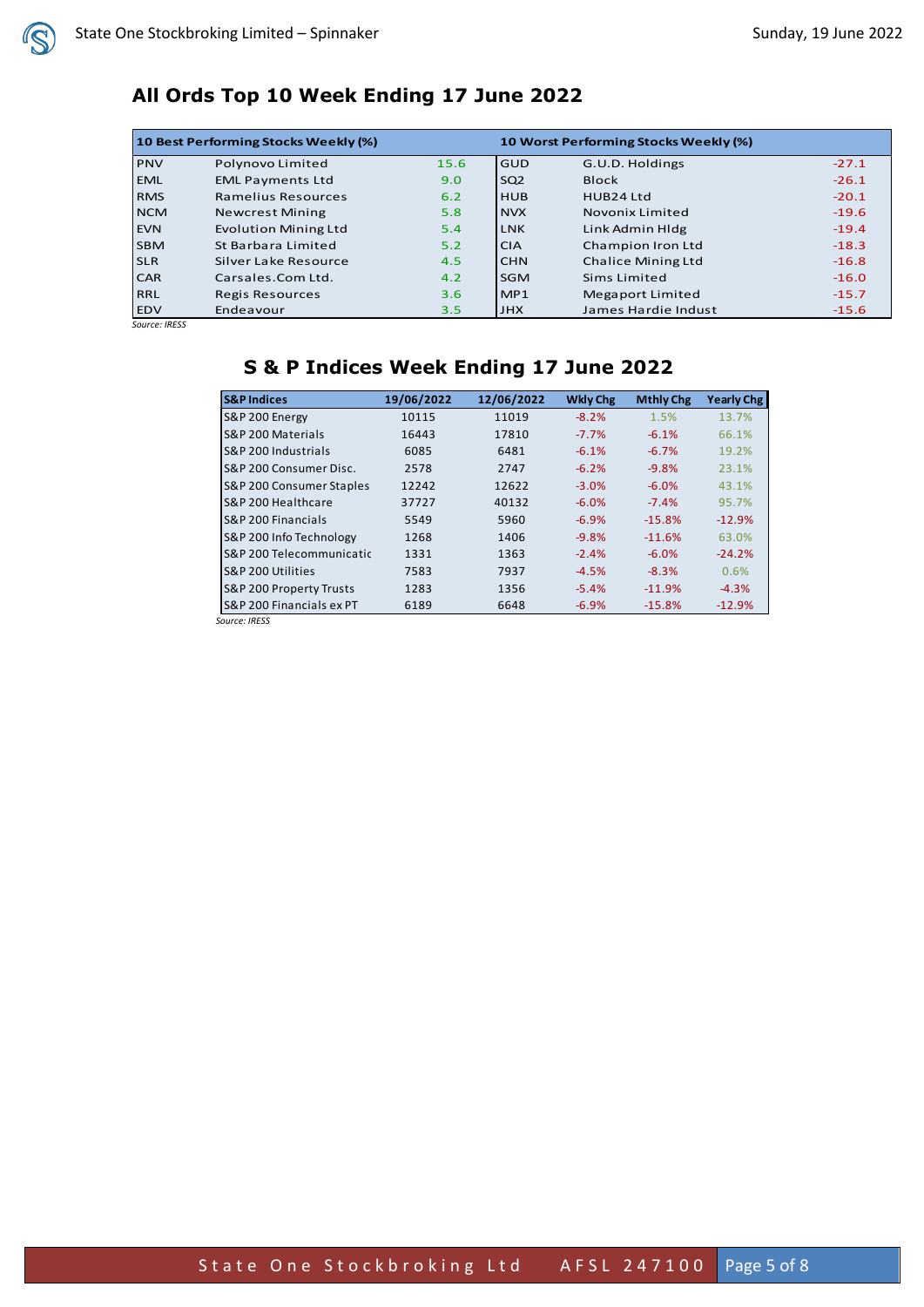

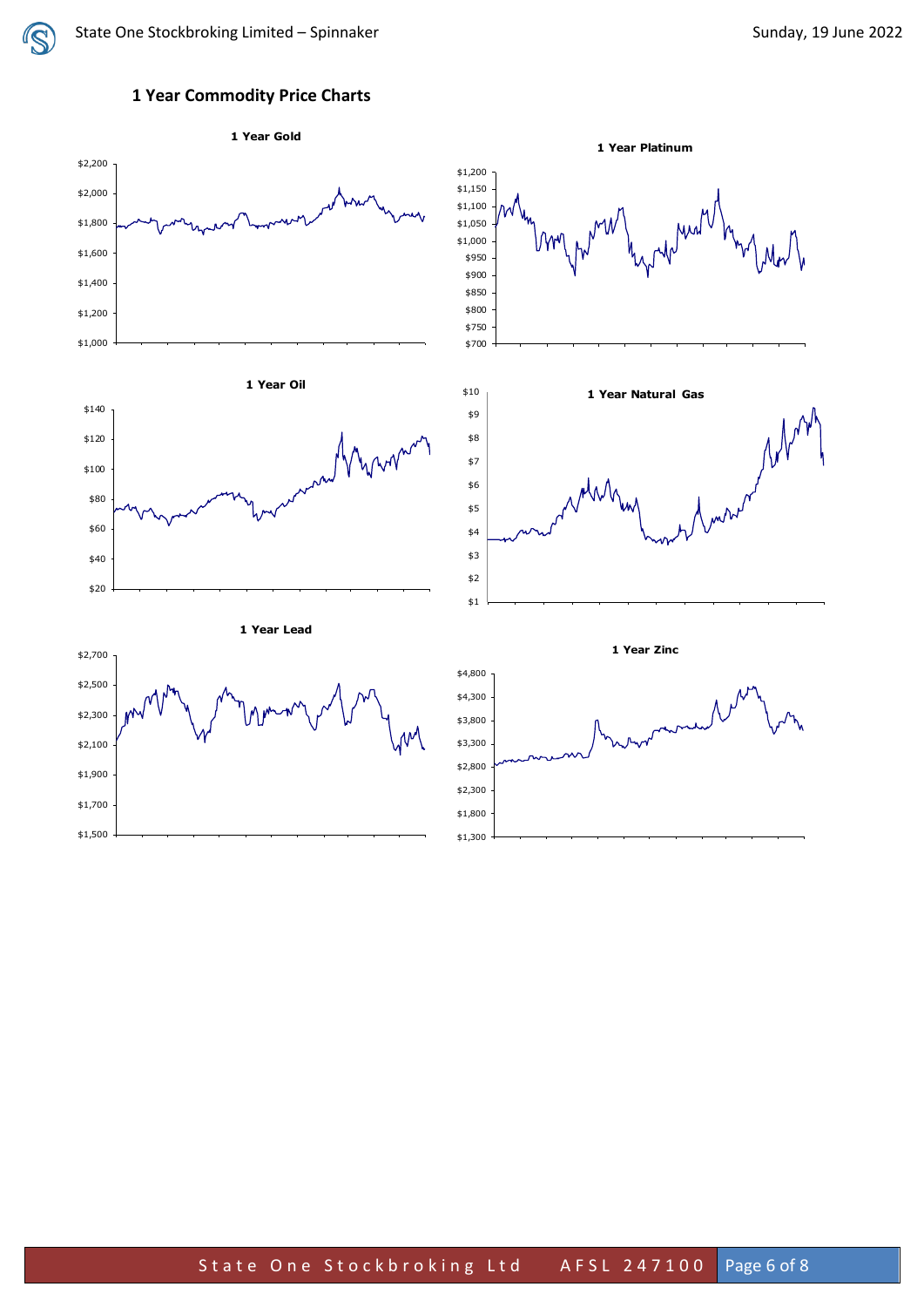IS





**Copper LME Stockpiles - 5 Year**





### **5 Year Metals Stockpiles**

 $\overline{0}$ 

**Nickel LME Stockpiles - 5 Year** 450,000 450,000 400,000 400,000 350,000 350,000 300,000 300,000 250,000 250,000 200,000 200,000 150,000 150,000 100,000 100,000 50,000 50,000  $\overline{0}$  $\Omega$ **Zinc LME Stockpiles - 5 Year Lead LME Stockpiles - 5 Year** 250,000 500,000 450,000 200,000 400,000 350,000 300,000 150,000 250,000 100,000 200,000 150,000 50,000 100,000 50,000  $\overline{0}$  $\overline{0}$ **Tin LME Stockpiles - 5 Year Aluminium LME Stockpiles - 5 Year**8,000 2,500,000 mN 7,000 2,000,000 6,000 5,000 1,500,000 4,000 1,000,000 3,000 2,000 500 ,000 1,000  $0<sup>-1</sup>$